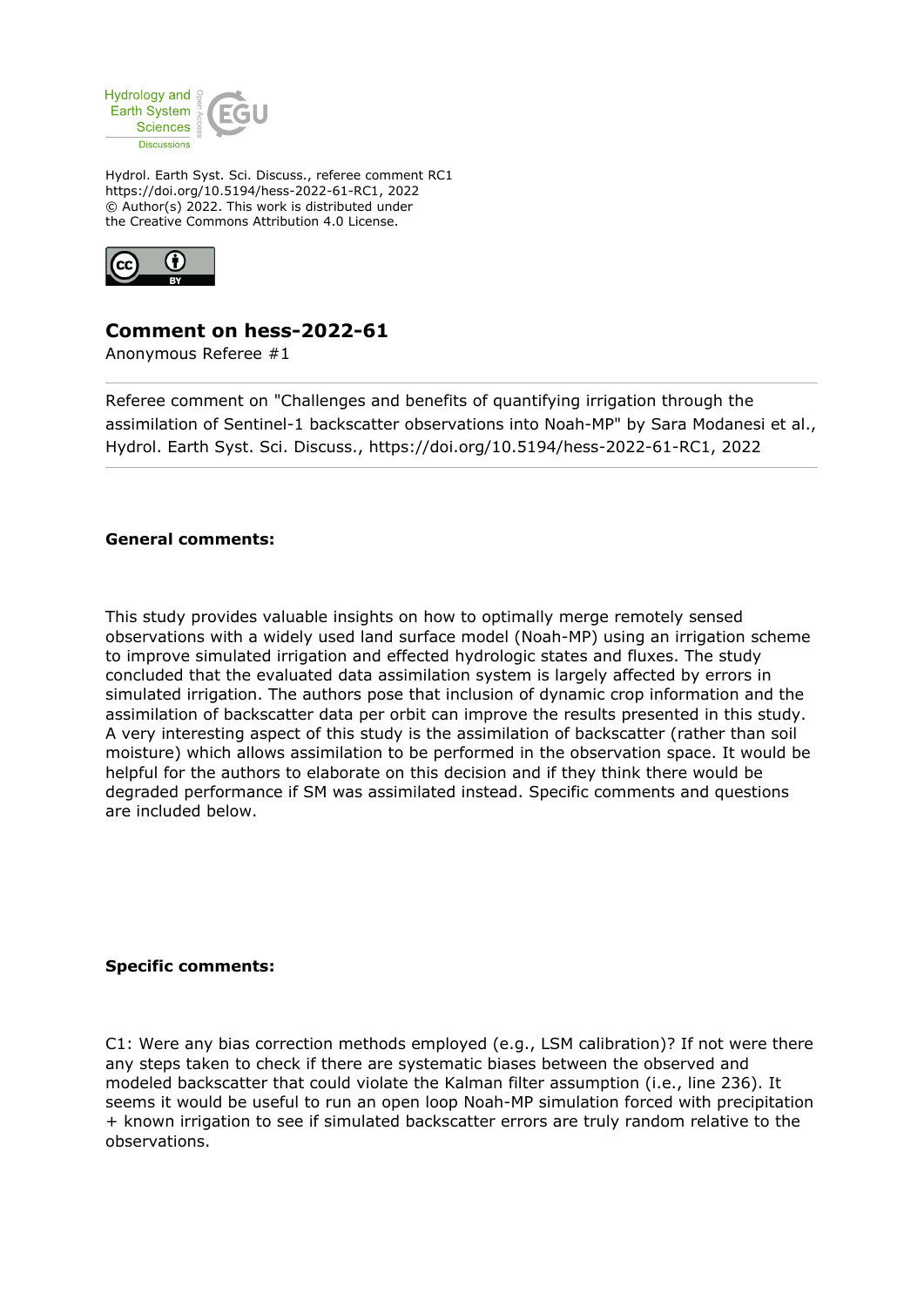C2: The relationship between Noah-MP simulated soil moisture and vegetation with the assimilated variable, backscatter, is vitally important to this analysis. It would be very beneficial to include equations that show how backscatter is related to these variables, and then how the assimilation is used to 'correct' each state. What assumptions are made within these steps that can affect irrigation estimates?

C3: The EnKF is a commonly used data assimilation algorithm and certainly has proven useful. However, from a mass-balance perspective, particle assimilation algorithms (e.g., Abolafia-Rosenzweig et al., 2019) may be more appropriate. For instance, in particle DA algorithms, all model states are corrected in a physically consistent manner (e.g., rather than choosing to only update surface soil moisture or empirically decide how to update states and fluxes related to the observation). Can you discuss why the EnKF was used and potential limitations of this data assimilation strategy in the context of irrigation quantification and simulating irrigation signals? In future steps that seek to employ the lessons of this study, considering other DA algorithms can also be beneficial.

Reference:

Abolafiaâ□□Rosenzweig, R., Livneh, B., Small, E.E., Kumar, S.V., 2019. Soil Moisture Data Assimilation to Estimate Irrigation Water Use. J. Adv. Model. Earth Syst. 11, 3670–3690. https://doi.org/10.1029/2019MS001797

C4: The timing of irrigation (e.g., continuous vs. applied only during morning hours) can greatly affect the amount of irrigation required to achieve a specified (or observed) soil and vegetation moistness. Is the irrigation timing assumed from Noah-MP reasonable, or is this likely to introduce errors? If so, are 'corrected' errors from DA a sign of skill or are they compensating for other errors?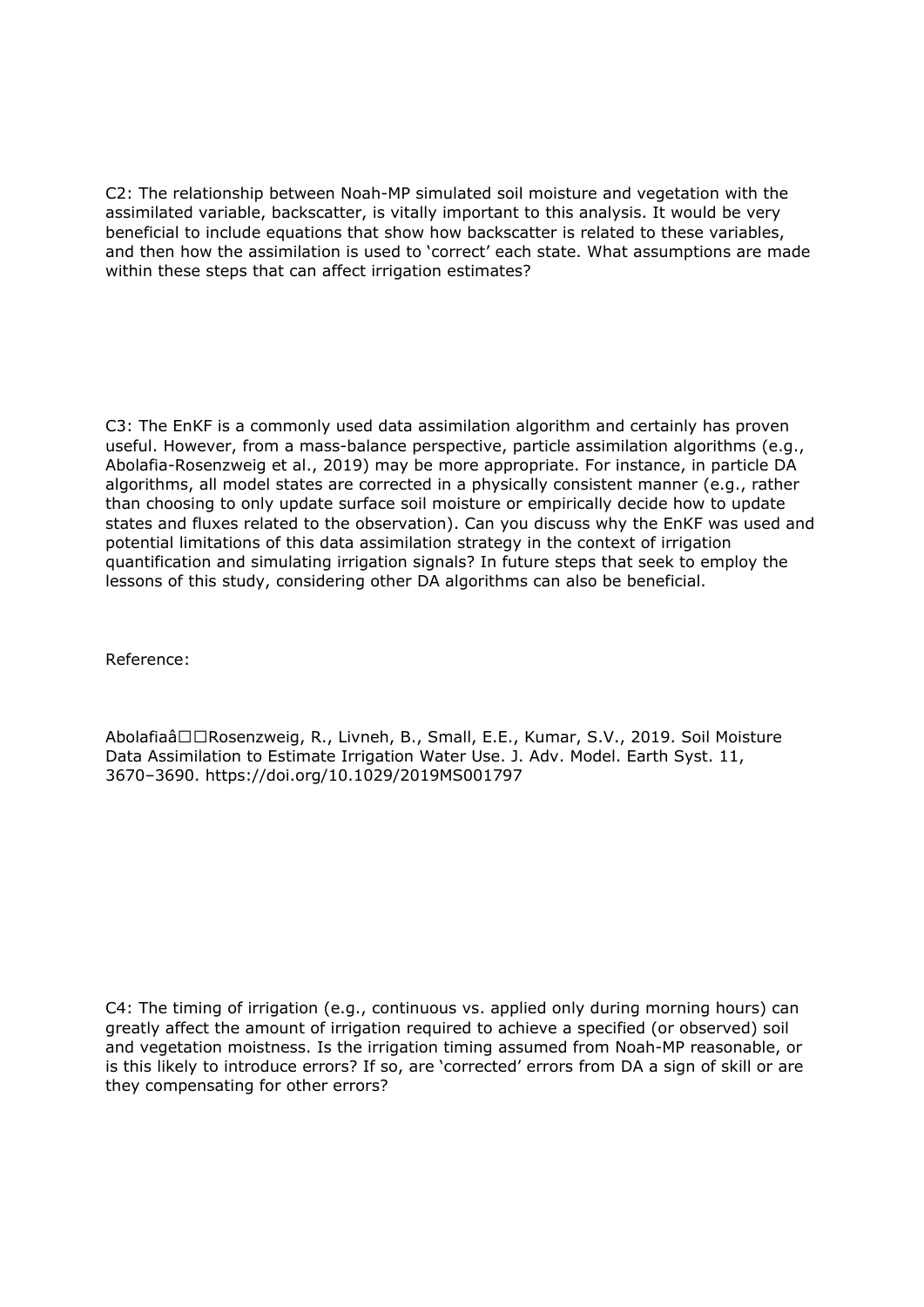C5: What is the footprint of irrigation at the study sites relative to the observed footprint? How could this affect the amount of information provided to the LSM via observations?

C6: Why use ASCAT to evaluate Noah-MP surface soil moisture instead of finer resolution data such as SMAP-S1 (which has been shown to have irrigation signals in Jalilvand et al., 2021) or SMAP which was shown to have irrigation signals in Lawston et al. (2017) and provide more reliable data than ASCAT (Kumar et al., 2018)?

References:

Kumar, S.V., Dirmeyer, P.A., Peters-Lidard, C.D., Bindlish, R., Bolten, J., 2018. Information theoretic evaluation of satellite soil moisture retrievals. Remote Sens. Environ. 204, 392–400. https://doi.org/10.1016/j.rse.2017.10.016

Kumar, S.V., Peters-Lidard, C.D., Santanello, J.A., Reichle, R.H., Draper, C.S., Koster, R.D., Nearing, G., Jasinski, M.F., 2015. Evaluating the utility of satellite soil moisture retrievals over irrigated areas and the ability of land data assimilation methods to correct for unmodeled processes. Hydrol. Earth Syst. Sci. 19, 4463–4478. https://doi.org/10.5194/hess-19-4463-2015

Lawston, P.M., Santanello, J.A., Kumar, S.V., 2017. Irrigation Signals Detected From SMAP Soil Moisture Retrievals: Irrigation Signals Detected From SMAP. Geophys. Res. Lett. 44, 11,860-11,867. https://doi.org/10.1002/2017GL075733

C7: The paragraph from lines 75-86 (or the following paragraph) could benefit from discussion of Abolafia-Rosenzweig et al. (2019) which designed a system to assimilation remotely sensed soil moisture with land surface models to quantify irrigation water use as well as Jalilvand et al. (2021) which compliments Lawston et al. (2017) by evaluating irrigation signals from SMAP-S1 soil moisture retrievals (i.e., from Das et al., 2019).